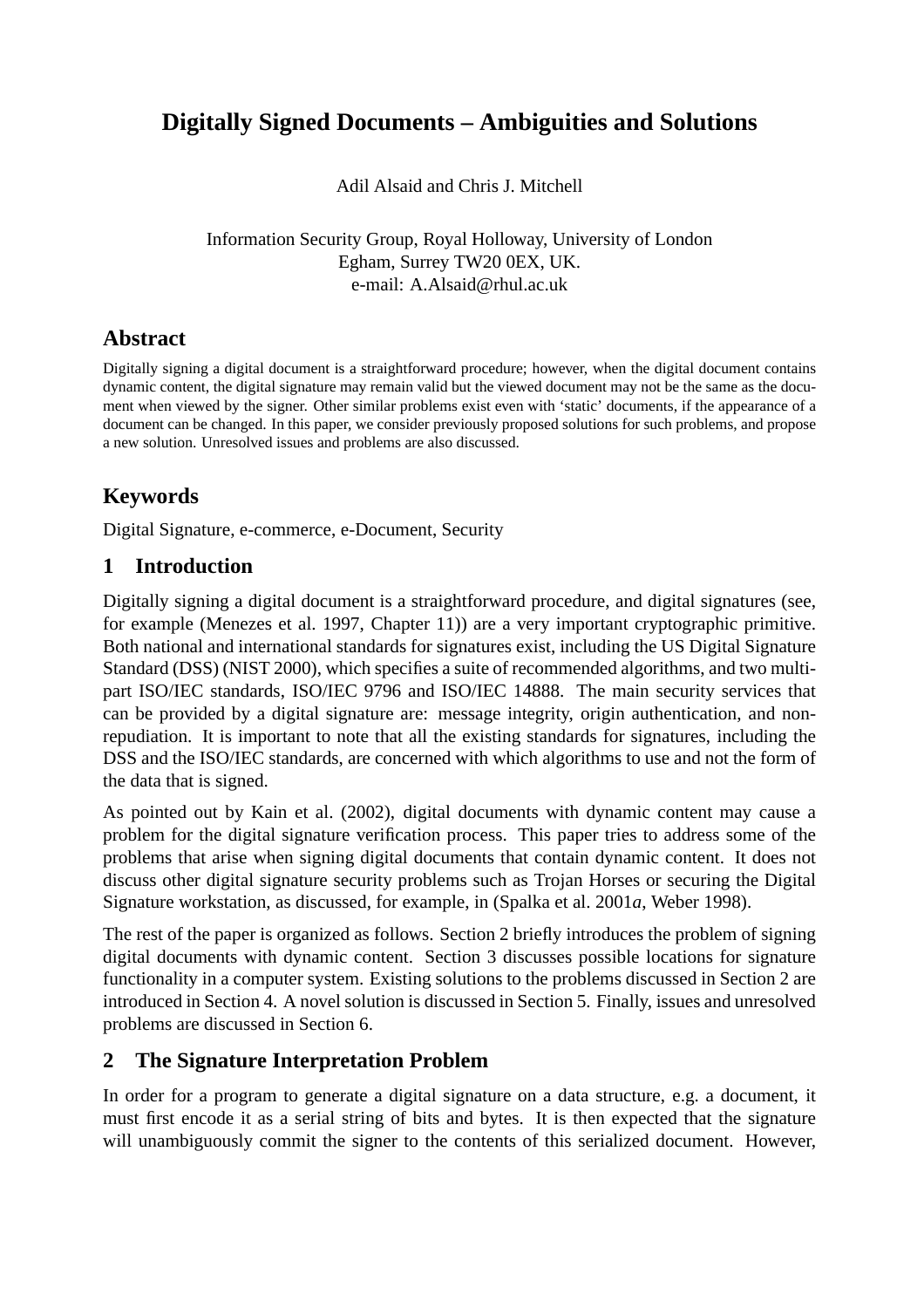ambiguities can arise in the interpretation of the data string when this string can be viewed differently by the signer and the verifier of the signature. That is, it is possible to sign a digital document that changes when viewed at a later time, without invalidating the digital signature. One way in which this problem can arise is when the digital document being signed contains dynamic content.

As an example, suppose that the creator of the digital document is different from the signer. The creator produces the document in such a way that it gives the signer the impression that what he is about to sign is what is being displayed. However, the creator may embed dynamic content, e.g. macros or JavaScript, in the document to change its displayed contents when viewed at a later time. Kain et al. (2002) describe the problem and gave some examples using MS Word, MS Excel, PDF files, as well as HTML documents.

A different source of ambiguities in digitally signed documents was discussed by Jøsang et al. (2002). Jøsang et al. (2002) show how font substitution can be used to display the same digital document with different meanings on different computers.

Whilst there are no doubt yet further ways in which ambiguities can be deliberately or accidentally introduced into digital documents, the main focus of this paper is problems arising from dynamic content. This is a significant and growing problem — whether we like it or not, document formats appear to be becoming more complex and more dynamic, rather than less so. Of course, this enables many new features to be provided to users; this appears to be yet another area where user convenience and security are pulling in opposite directions.

# **3 Signature functionality**

Signature functionality can be integrated into a specific application or implemented as a standalone application. If digital signature functionality is integrated into an application, the application is aware of the document format and could be designed to avoid possible digital signature interpretation issues arising from dynamic content. Moreover, the application could act as a "trusted viewer" for the digital document. However, this is not really a viable general approach, since including signature functionality in every application is potentially very inefficient, with significant associated key management issues.

On the other hand, when a stand-alone signature application is used, the problem of dynamic content can be much more serious, since the digital signature program is typically not aware of the format of the document being signed. One way of avoiding this problem would be to enable the signing application to communicate with the application which understands the document format. This idea forms the basis of the scheme we propose in Section 5 below.

Of course, the security of the signing process also relies on the integrity and secrecy of the private signing key and controls to limit its use. The private key must thus be protected in some way, e.g. by storing it in a security module such as a smart card and requiring entry of a password to enable its use.

## **4 Existing Solutions**

In this section, previously proposed solutions to the problem of signing digital documents possessing dynamic content are briefly reviewed. Interestingly, all these solutions fall into the second category discussed above, i.e. they apply to the case where signature functionality is included in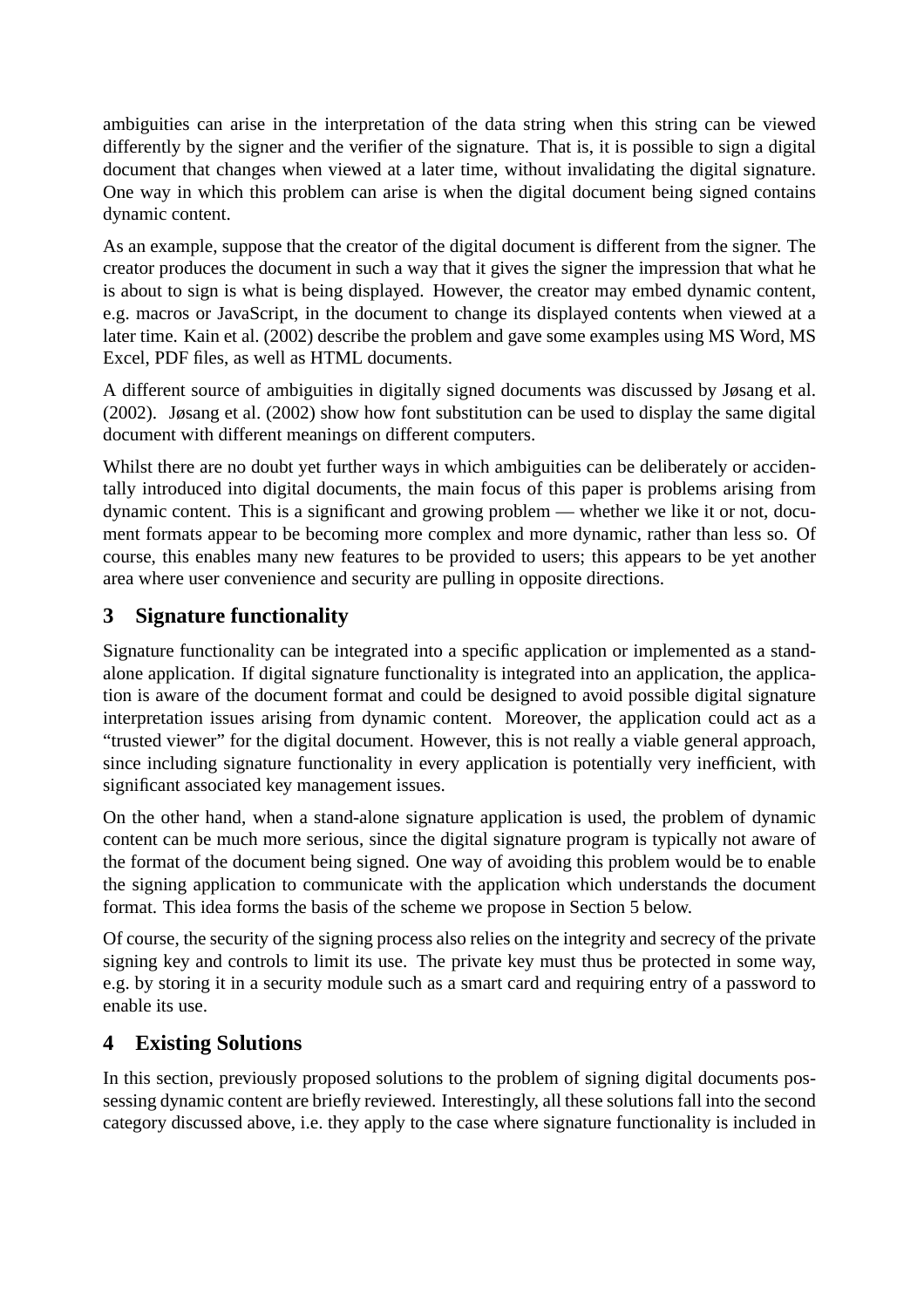a stand-alone application.

#### **4.1 Disabling dynamic content**

Disabling dynamic or active content, as proposed by Spalka et al. (2001*b*), is one solution to this problem. However, this solution may render some documents useless. Spalka et al. (2001*b*) propose two further ways to solve the problem of dynamic content. One is to restrict the actions of active content instead of disabling it, although this would require re-engineering every application. The other approach is to use a 'secure viewer' to view signed documents; however, this would require the viewer to be able to parse every possible document format (see also Section 4.4).

#### **4.2 Static file formats**

In this approach, only predefined static file formats, known not to have dynamic content, are permitted to be signed. For example, plain ASCII files have no dynamic content, so the digital signature program can sign them without worrying about ambiguity issues. However, this may mean that only one file format can be digitally signed, because most digital document formats permit some sort of dynamic content. This approach may be useful in situations where the digital documents to be signed do not have dynamic content features, such as macros, JavaScript, or HTML capabilities.

#### **4.3 XML**

Another solution would be to convert the digital document to the Extensible Markup Language (XML) format (W3C 2003) and then apply the XML digital signature processing standard (Bartel et al. 2002) to obtain the document signature. This does appear to help solve the problem, but dynamic content may still exist in the XML version. When the document is later presented to the signature verifier, if it is necessary to convert the document back to its original form, the dynamic content may be activated. The authors of the XML digital signature standard are aware of the problem of dynamic or active content. The standard states clearly that, in order to sign an XML document, the signature program should sign all 'external' documents, i.e. documents referenced from within the XML document.

One problem with this solution is that the XML document may no longer contain all the dynamic content of the original document. For instance, if a Microsoft Excel document contains macros, then in order to avoid any possible problems arising from such dynamic content, all macros should be removed from the XML version. This will render the document useless if there are macros that are needed to present the document to the user, or if the user wants to make some changes to the document using the macros.

#### **4.4 Document Parser**

Another approach to solving the problem is to create a digital signature program with its own document parser. That is, whenever the user wants to sign a document, the digital signature program parses the digital document and removes all dynamic content. In this approach, the digital signature program will need to be aware of most, if not all, digital document formats, which appears infeasible.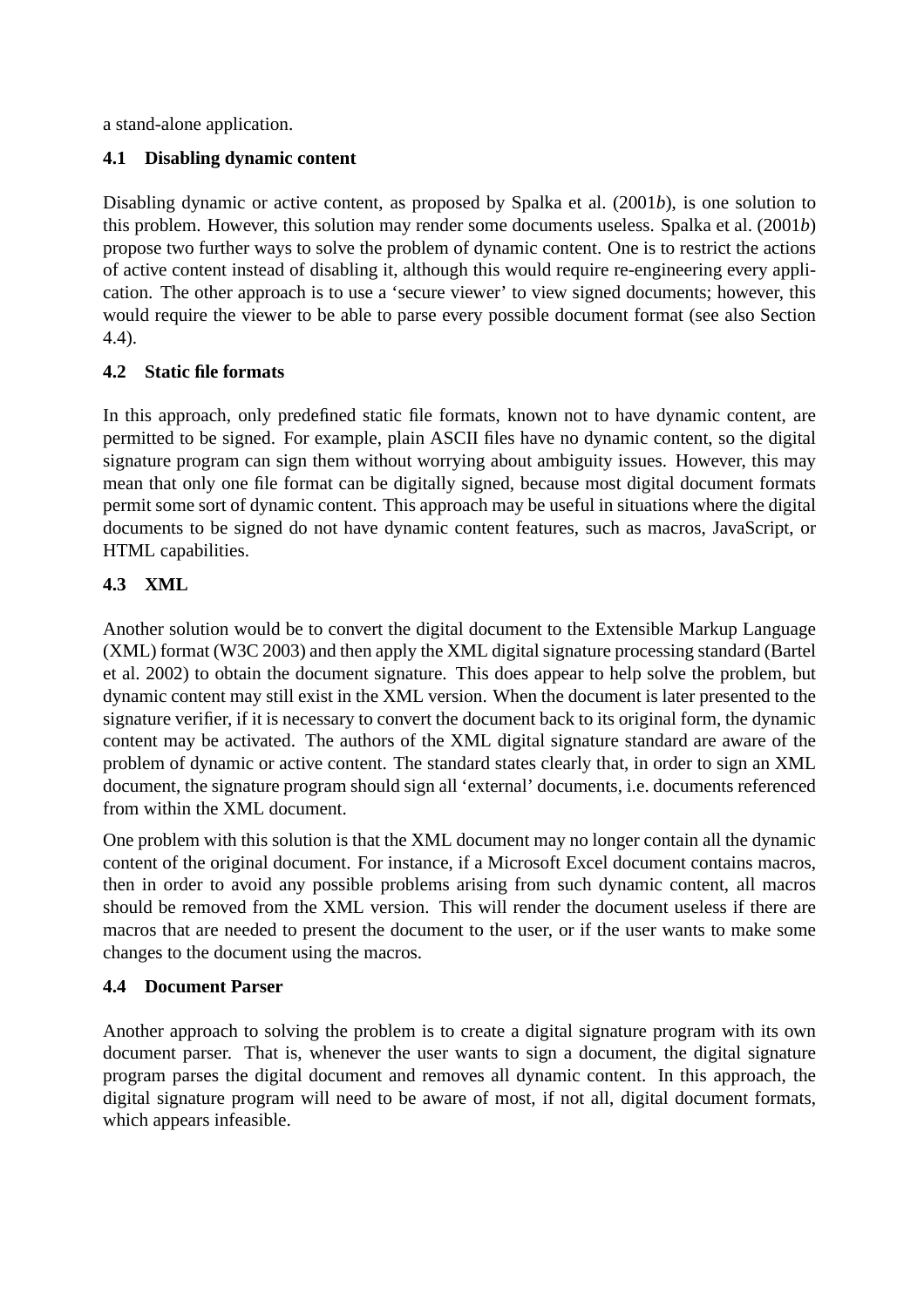Thus, as it stands, this approach is impractical, because of the need to provide a document parser for every possible document format. However, it might be possible to provide a parser for the most popular document formats. Nevertheless, problems will still arise since not all document format specifications are available, and the owners of proprietary document formats often change the format with every release of their product.

## **4.5 Graphics version**

The What You See Is What You Sign (WYSIWYS) concept (Scheibelhofer 2001) is designed to solve the ambiguity problem arising from signing digital documents with dynamic content. This approach works by creating a graphical representation of the digital document and then digitally signing it. That is the approach taken by a commercial product (utimaco 2003) running under the Microsoft Windows operating system.

This approach appears to work well. However, it removes a lot of the flexibility enjoyed in today's business environment. Also sending an image potentially consumes a lot more bandwidth than just sending the digital document.

# **5 A New Solution**

In this section, we propose a new method to solve the problem of signing digital documents with dynamic content. The solution works in a similar way to the document parser solution outlined in Section 4.4. The main difference is that our proposed solution passes the document parsing task to the document generator program. This removes the need for the digital signature program to be aware of the document format specifications in order to generate a static version of the document, i.e. a version of the document without dynamic content.

Furthermore, the solution is flexible in that it can handle document formats introduced after the signing program was released. The solution as described here uses the Microsoft Component Object Model (COM) architecture (Box 1998); however, other component based architectures, such as CORBA or Java, could also be used. The solution is based on two assumptions, as follows.

- 1. The verifier has access to the program that was used by the signer to generate the digital document. In other words, both signer and verifier have access to the COM object that can generate a 'safe' digital document for the specific digital document type. For example, if the signer is signing a document created by Microsoft Word, then the verifier should also have access to Microsoft Word.
- 2. All programs that generate digital documents that may need to be signed must be aware of the digital signature program, i.e. they must possess *application awareness*. For example, in the Microsoft Windows environment, this assumption can be met by registering the COM component of the application responsible for creating a static version of the document under a key in the Registry. We will discuss these assumptions in more detail below.

## **5.1 Application awareness**

In order for an application to be digital signature application aware, it should meet the following two requirements: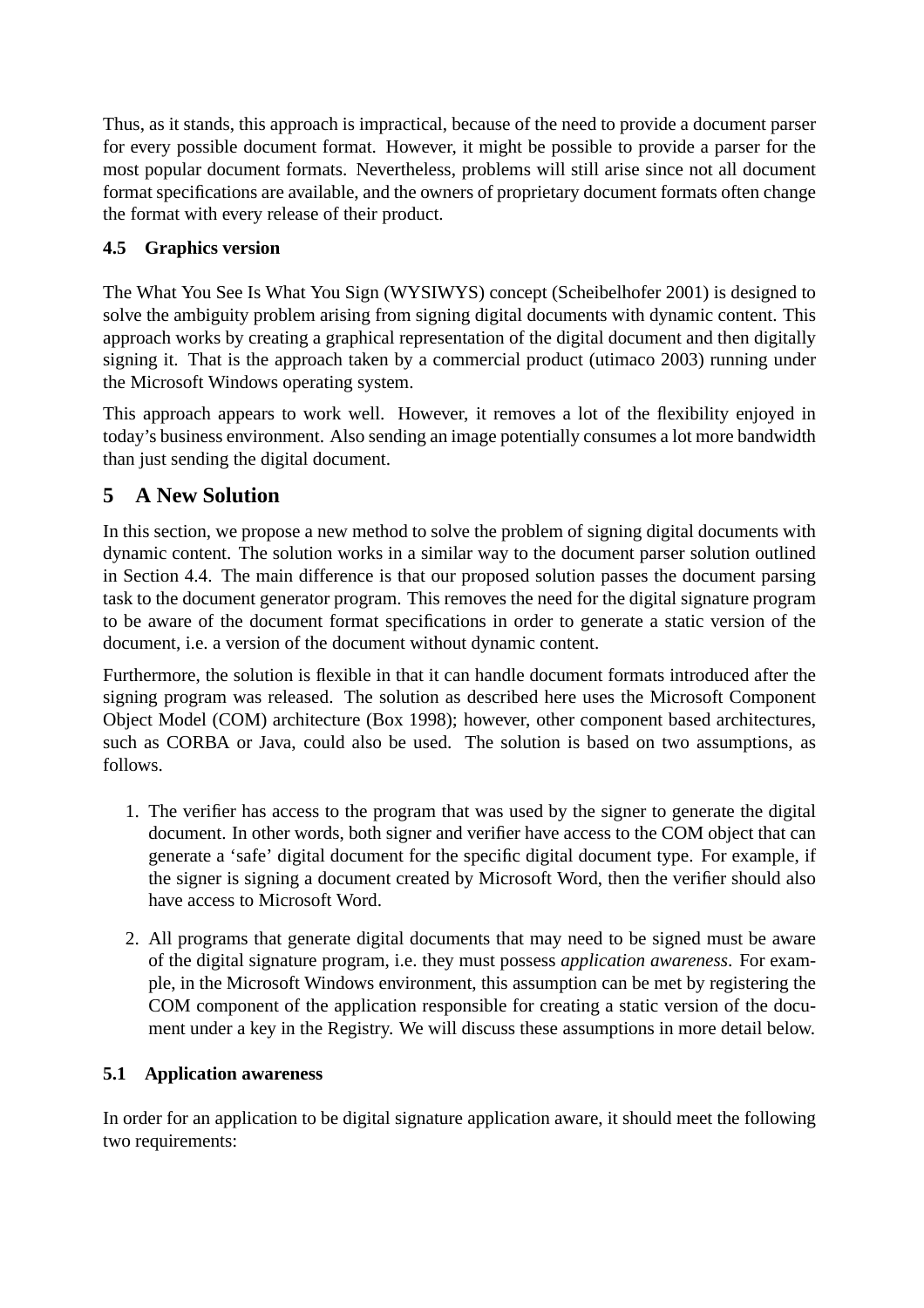

**Figure 1**: **Signing a digital document**

- 1. It must implement an object that exposes a COM interface to help the digital signature program communicate with the application.
- 2. When installed, it must register itself in a predefined key location in the Registry, i.e. the data repository in the Microsoft Windows environment in which most of the Windows settings and program information are kept. The Registry location used must be specific to the digital signature program. This will make it easier for the digital signature program to locate digital signature aware applications.

Given that the application meets the above two requirements, the digital signature program can consult the Registry and search for the application that is associated with any digital document (using the file type indication following the full stop in the file name). Once it has identified the application that generated the document, it creates an instance of that application and, using the digital signature COM interface, passes it the document and requests it to generate a static representation of the document. In the next two sections, we describe the process of signing and verifying digital documents.

## **5.2 Signing a digital document**

To sign a digital document, the signer uses the relevant application to check that the document appears correct. The digital signature program is then invoked and is passed the document. The digital signature program performs the following steps in order to sign the document, as shown in Figure 1.

- 1. The program consults the Registry and searches for the application program that generated the document, using the document filename extension as a key. It then obtains the Globally Unique ID (GUID) of the application and creates an instance of the application in order to get access to the digital signature interface. If the digital signature program cannot find the GUID of the application responsible for creating the particular document type, the user should be warned, and given the option of either signing the document or not.
- 2. The program sends the document to the identified application through the digital signature COM interface that was acquired in step 1, and requests it to parse the document and return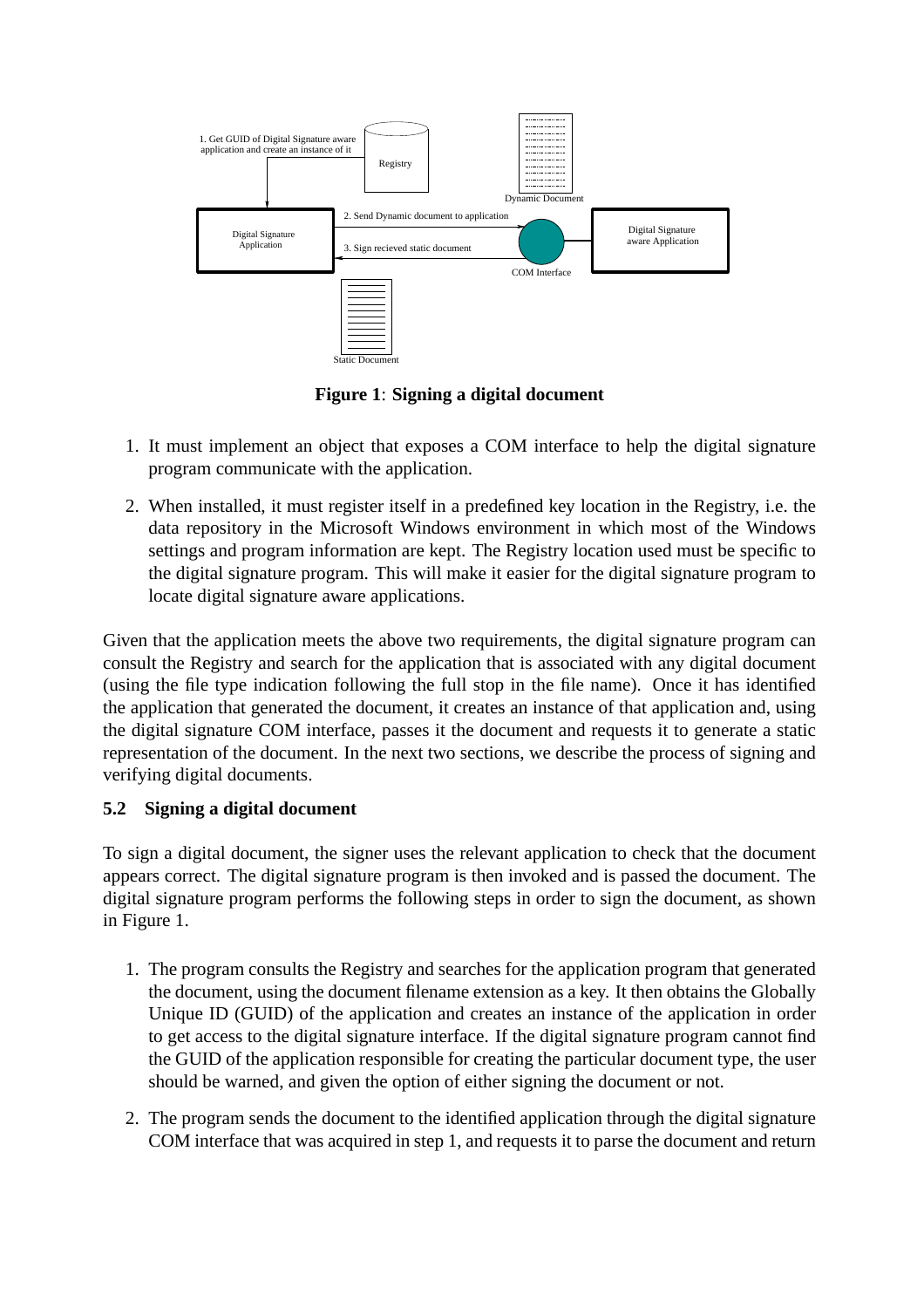it in a static form.

3. The signature program receives back the static form of the document and signs it.

## **5.3 Verifying a signed document**

In order to verify a digital signature on a document, the document, the signature, and the signer's public key are input to the signature program for verification. After performing steps 1 and 2 as described in Section 5.2, the signature program verifies the digital signature against the static version of the document it received in step 2 and outputs a 'true/false' indicator. If the output value is true, then the signature is valid. Figure 2 illustrates the process of verifying a digital signature on a document with dynamic content.



**Figure 2**: **Verifying a signed document**

## **5.4 Security Analysis**

We now briefly review some possible attacks on the scheme described immediately above.

## **5.4.1 File type attacks**

As discussed in Section 5.1, the application program must register the file type extensions that it uses in a special location within the Registry, in addition to the 'regular' extension registration process. Correct operation of the proposed solution relies heavily on the correctness of both document extensions and the file type/extension table held in the Registry. Apart from ensuring that the application program possesses application awareness of the digital signature program, the use of a special extension mapping table minimises the risk of accidental changes to this table.

The document extension scheme could be attacked by taking advantage of this reliance. One attack of this type would be to change the extension of a document that is to be signed. For example, suppose that a document is in Microsoft Word format, i.e. it has the extension .doc, and that a malicious third party changes its extension to .txt, the extension for text files. In order to sign the document, the digital signature program performs all the steps discussed in section 5.2, and passes the document to the application registered for handling text files. Since .txt files cannot contain dynamic content, the application will simply return the unchanged file to the signature program, which will sign it.

If an attacker can then change the document type back to .doc before it is viewed by the signature verifier, then problems can clearly arise. If the file contains dynamic content then the problem that the solution was designed to avoid will recur on the verifier's computer. The only way of avoiding this problem is to prevent changes to the file type extension, which can be achieved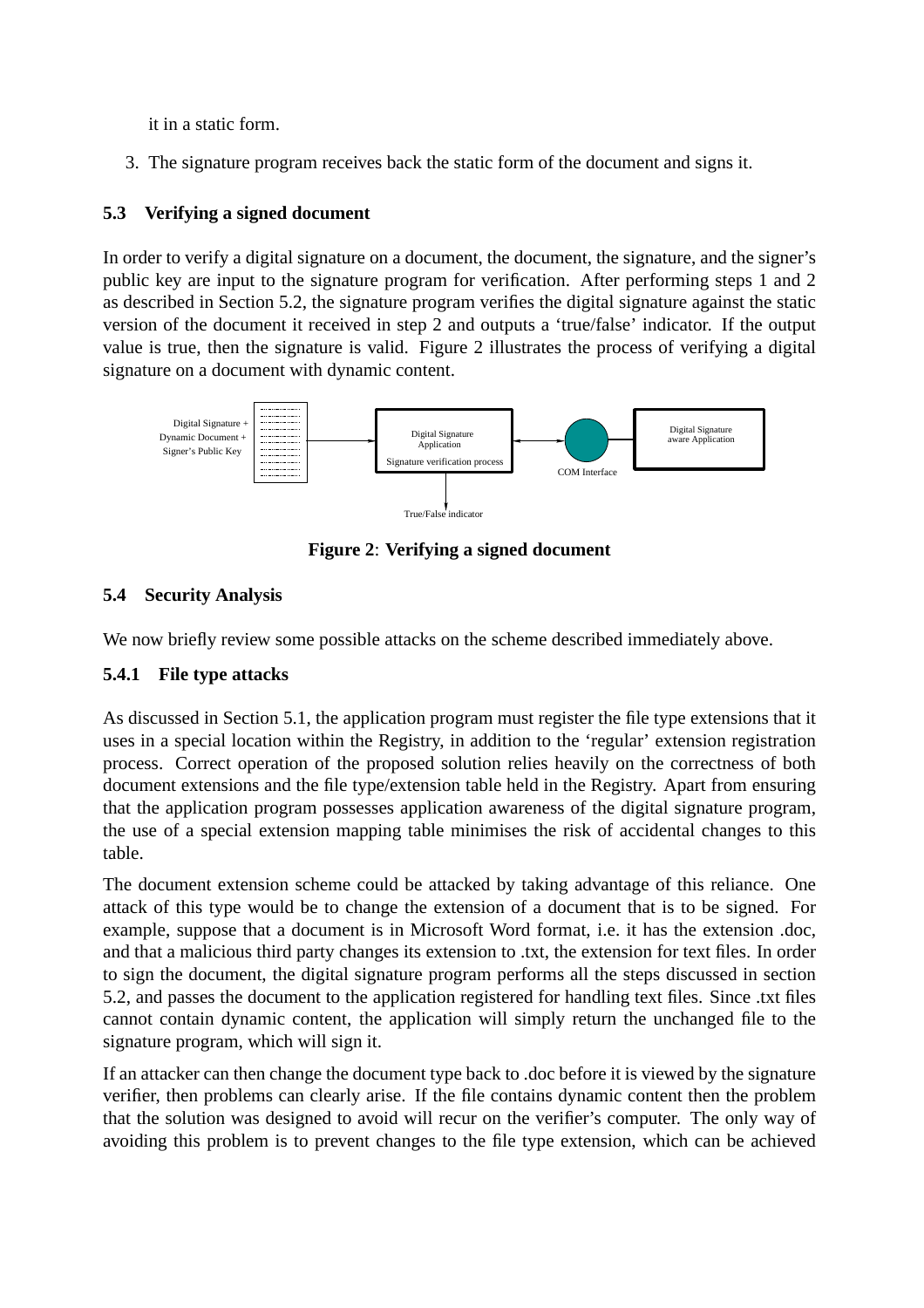by including the file name within the scope of the digital signature. However, even if such a precaution is enforced (and this would be our recommendation) problems can still arise if the extension/application mapping table in the Registry can be modified, as we now describe.

Suppose an attacker can modify the signature program extension/application association tables in the Registry of both the signer's and the verifier's computer so that in both cases .doc files are processed by an application designed to work with ASCII text files. Suppose, moreover, that the signer is given a document to sign that contains dynamic content. When the signature program passes it to the application to make a static version, no changes will be made since the document will be treated as an ASCII text file. Exactly the same will happen at the verifier, and the signature on the document will thus be verified. However, when the verifier views the document using Word, the dynamic content will be activated, and the usual problems with dynamic content arise.

It should be noted that, as long as the file name (and hence the extension) is signed, attacks require the modification of settings on the signer and/or verifier machine. The use of a special association table, used only by the signature program, will prevent such changes being made accidentally. However, no system can completely address threats which arise if attackers have access to the signer or verifier computer, and thus users of signatures should take all the usual precautions to protect the integrity of their computers.

#### **5.4.2 Changes to documents**

In order to sign a digital document, the user views the document on the screen, approves it for signature, and finally requests the digital signature program to sign it. However, a threat exists that the document could be changed after the user views it and before the document is signed. For instance, just after viewing the document and before signing it, a piece of malicious code could change the document.

This issue can be addressed by integrating the digital signature functionality into the application itself, instead of separating the viewing and signing functions. An application may provide both facilities to the user; for instance, the application may enable the user to view the document, approve it for signature, and have the signature generated (e.g. using a system function call) without switching to any other application.

Of course, this problem arises with any scheme designed to sign documents, independently of the solution described in this paper. Again, this underline the importance of protecting the integrity of any computer used to create digital signatures.

# **6 Concluding remarks**

The suggested solution requires all document handling applications to possess application awareness of the digital signature program in order to function properly. Every application must implement a COM interface and register itself in the Registry, in a location specific to the digital signature program, to enable the digital signature program to sign the digital document. We conclude this document by discussing one possible area for possible future research.

In order to sign a digital document, the user private key should be accessible to the digital signature program. Securing the user private key is very important to the operation of the suggested solution and, indeed, to any implementation of digital signatures. Where should this key be stored? The use of trusted computing technology (Balacheff et al. 2003), as incorporated into